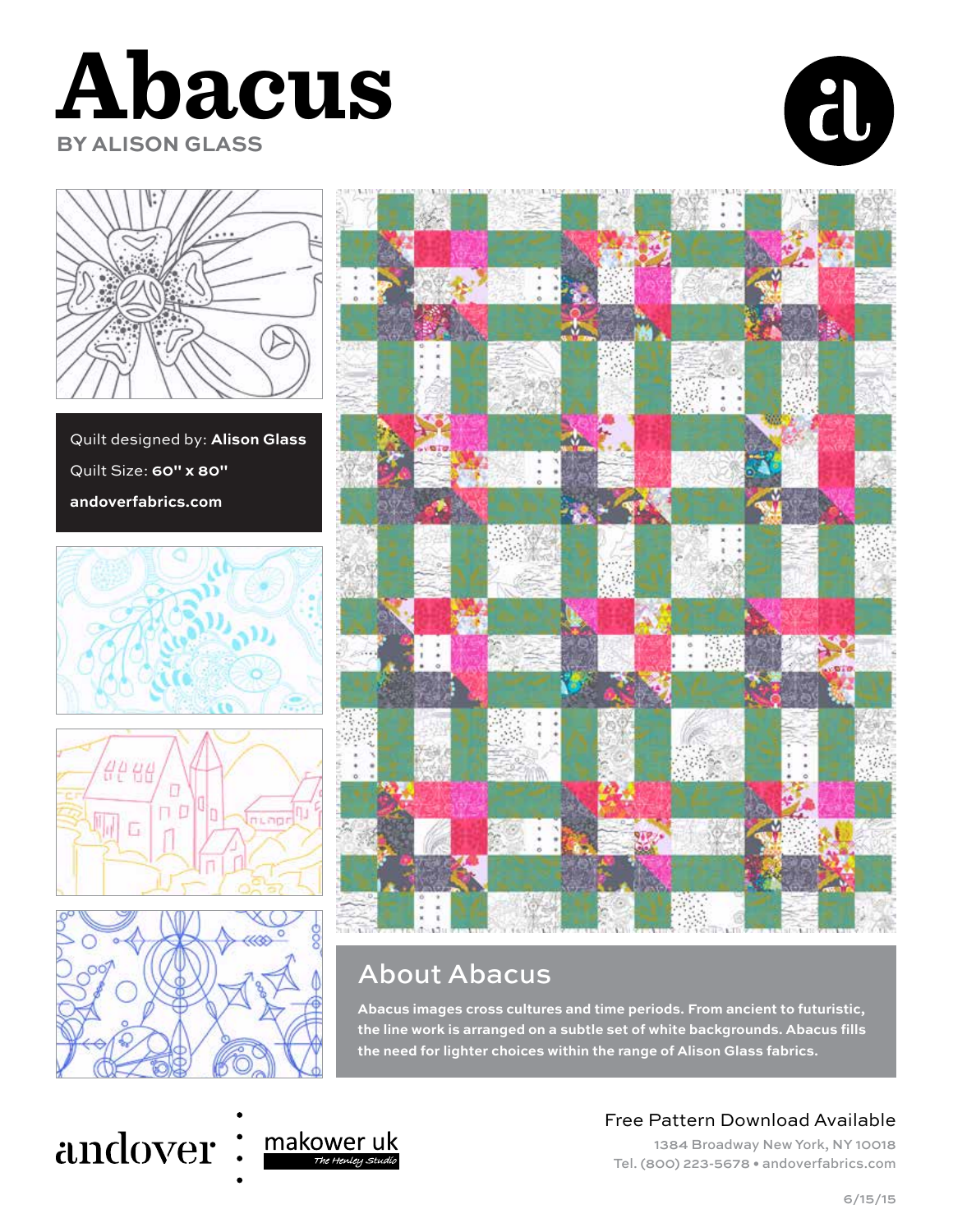# **Abacus Quilt**

Introducing Andover Fabrics new collection: **ABACUS** by Alison Glass Quilt designed by Alison Glass

*You can count the time spent making this quilt in hours, not days. The over-sized blocks are made with the simplest of piecing. The subtle arrangement of the half-square triangles gives the quilt an interesting diagonal design element.* 

Quilt finishes 60" x 80" 12 Blocks: 20" x 20"

### **Fabric Requirements**

|                   |                            | Yardage                                     | Fabric           |
|-------------------|----------------------------|---------------------------------------------|------------------|
| <b>Fabric A</b>   | blocks                     | 1 yard                                      | 8072-C           |
| <b>Fabric B</b>   | blocks                     | $1\frac{5}{8}$ yards                        | 7866-LG          |
| 3 Dk. Gray        | blocks<br>7752-N           | $\frac{3}{8}$ yard each<br>7864-C           | 7865-C           |
| 6 White/Gray      | blocks<br>8069-C<br>8073-C | $\frac{3}{8}$ yard each<br>8070-C<br>8074-C | 8071-C<br>8075-C |
| 5 Pink            | blocks<br>7752-E<br>7867-C | fat 1/4 yard each<br>7752-R<br>7868-CR      | 7865-CE          |
| <b>Backing</b>    |                            | $3\frac{3}{4}$ yards                        | 8070-C           |
| *includes binding |                            |                                             |                  |

## **Cutting Directions**

**Note:** Read assembly directions before cutting patches. All measurements are cut sizes and include **4**" seam allowances. A fat **4** is an 18" x 20"-22" cut. WOF designates the width of fabric from selvedge to selvedge (approximately 42" wide).

#### **Fabric A**

Cut (8) strips 2**2**" x WOF for binding Cut (16) squares 4**2**" x 4**2**"

#### **Fabric B**

Cut (96) squares 4**2**" x 4**2**"

**3 Dk. Gray** From each:  $Cut(4)$  squares  $5''$  x  $5''$  (12 total) Cut (12) squares 4**2**" x 4**2**" (36 total)

#### **6 White Gray** From each:

Cut (15-16) squares 4**2**" x 4**2**" (108 total including Fabric A squares)

#### **5 Pink** From each:

Cut (2-3) squares 5" x 5" (12 total) Cut (7-8) squares 4**2**" x 4**2**" (36 total)

#### **Backing**

Cut (2) panels 42" x 64", pieced to fit quilt top with overlap on all sides

## **Making the Quilt**

**1.** The blocks use half-square triangles (HST) that finish 4" square. Use your favorite method to make HST, or follow these directions. Draw a diagonal line on the wrong side of each pink 5" square (Diagram 1). Place a marked square on a dark gray square, right sides together. Sew **4**" seam on each side of the marked line; cut apart on the marked line. Press open to make 2 pieced HST. Trim each to 4**2**" square. Make 24 HST total, mixing the prints as you wish.





**2.** Referring to the Block diagram, arrange 8 Fabric B green 4**2**" squares, 9 white/gray squares, 3 dark gray squares, 3 pink squares, and 2 HST into 5 rows in the order shown. Be sure to turn the HST correctly. Press the seam allowances between patches in the direction of the arrows on the diagram. Join the rows. Make 12 blocks.

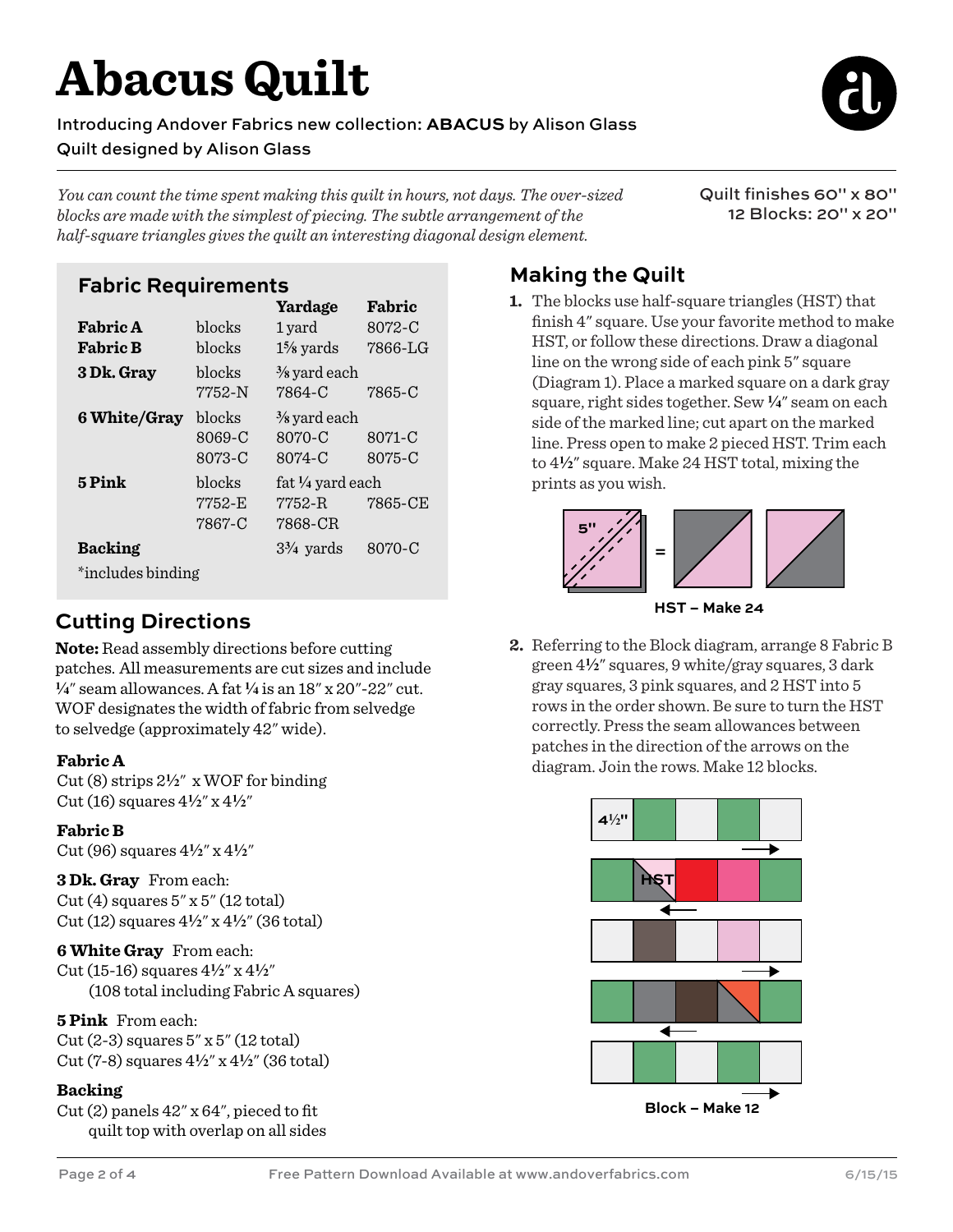## **Abacus Quilt**

**3.** Referring to the Quilt Diagram, join blocks in 4 rows of 3 blocks each, paying attention to the orientation of the HST. Press the seam allowances in alternating rows in opposite directions. Join the rows. Press the seam allowances in one direction or open.

### **Finishing the Quilt**

**4.** Layer the quilt with batting and backing and baste. Quilt in the ditch around the block patches. Quilt **4**" away from the seams of the squares and triangles, or quilt them as you wish. Bind to finish the quilt.